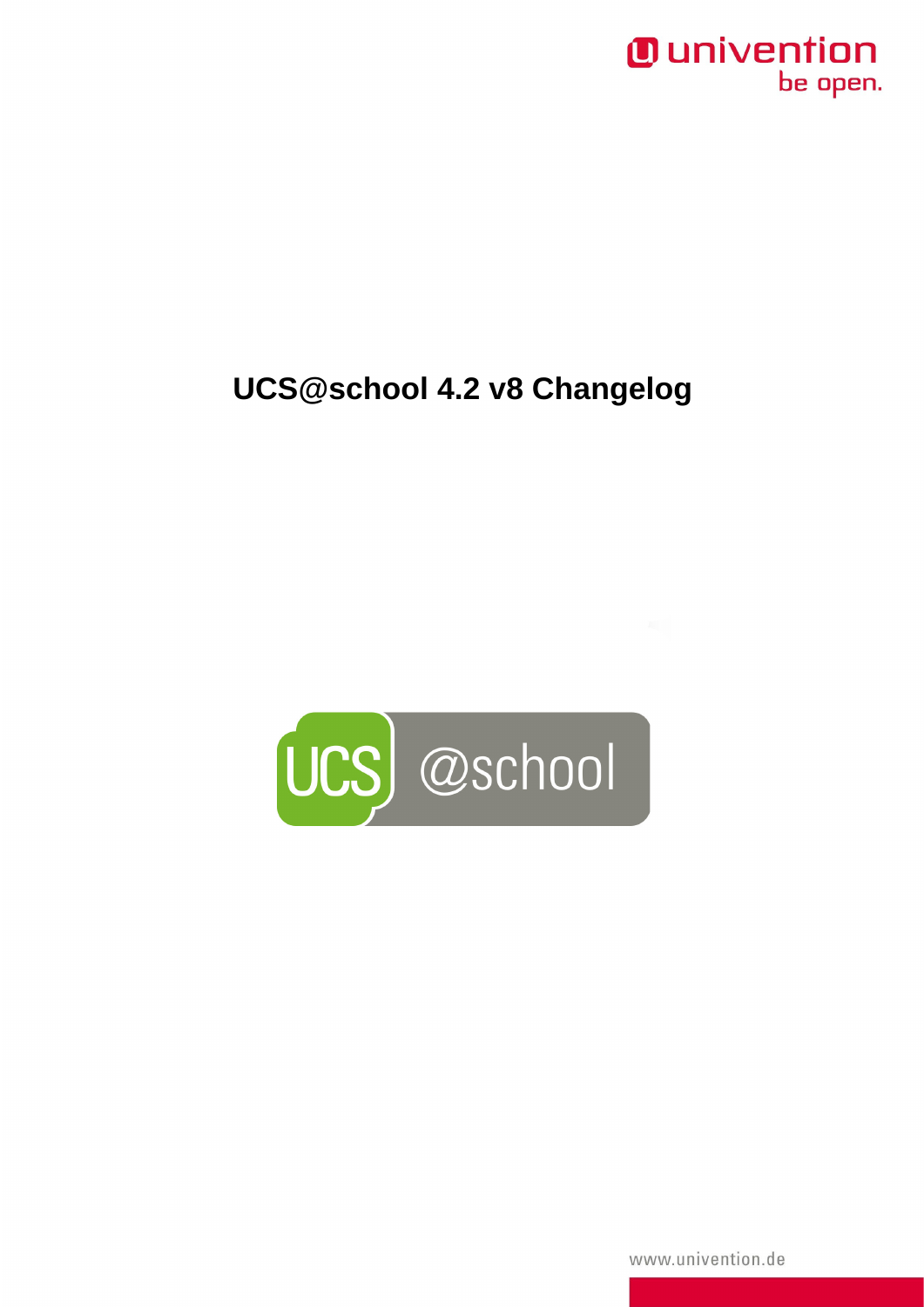## **O** univention be open.

Version 4.2 v8 Stand: 06. April 2018

Alle Rechte vorbehalten./ All rights reserved. (c) 2002-2017 Univention GmbH Mary-Somerville-Straße 1 28359 Bremen Deutschland feedback@univention.de

Jede aufgeführte Marke und jedes Warenzeichen steht im Eigentum ihrer jeweiligen eingetragenen Rechtsinhaber. Linux ist ein eingetragenes Warenzeichen von Linus Torvalds.

The mentioned brand names and registered trademarks are owned by the respective legal owners in each case. Linux is a registered trademark of Linus Torvalds.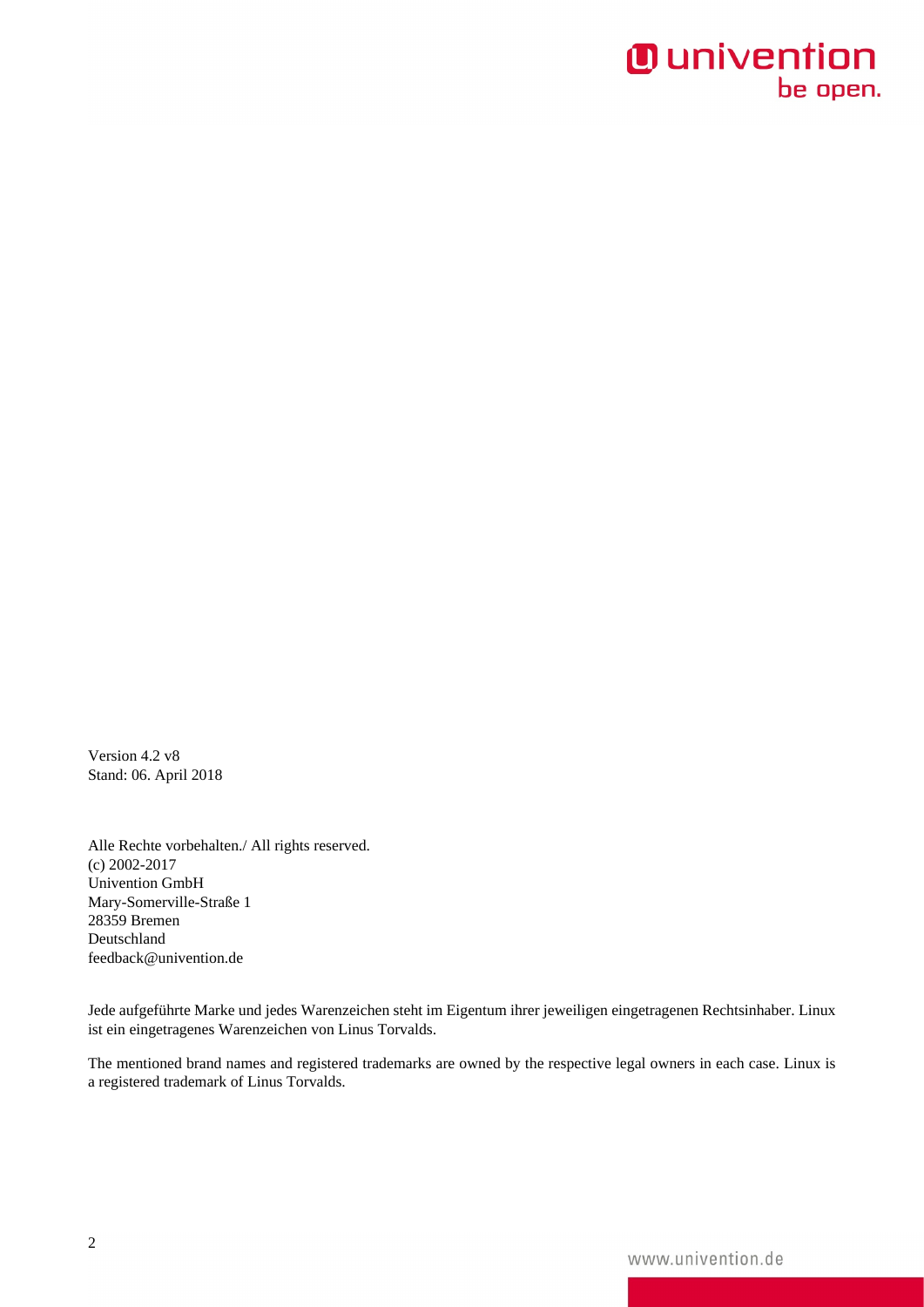# **O** univention<br>be open.

## **Inhaltsverzeichnis**